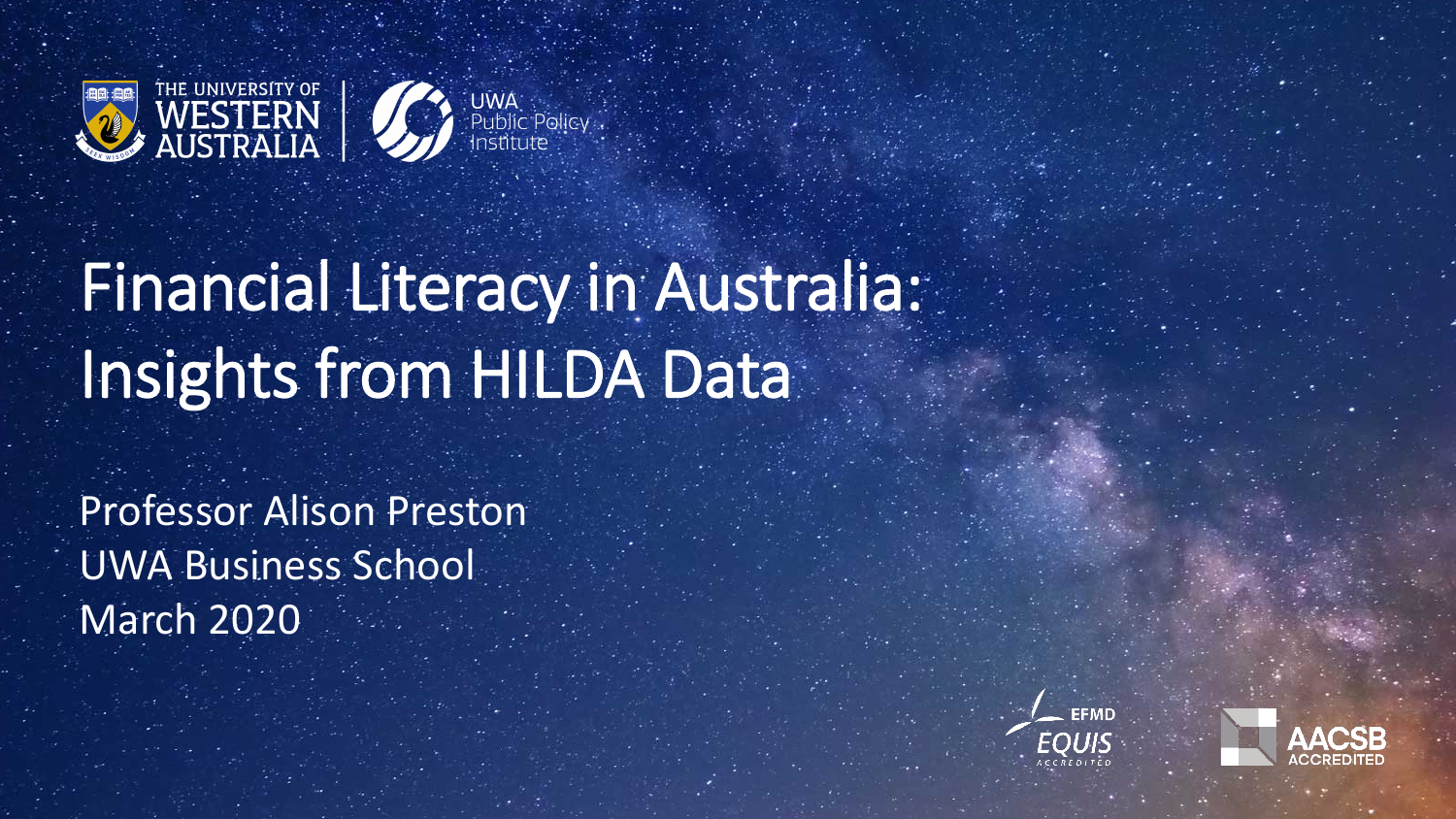# Introduction

Australia has a relatively high level of financial literacy when ranked globally. In the 2014 Standard & Poor's Ratings Services Global Financial Literacy Survey of a 140 economies, Australia, for example, ranked in the top 10 countries for financial literacy.<sup>1</sup> Notwithstanding this favourable global performance there is widespread financial illiteracy within Australia, particularly amongst young people. There are also large and significant gender gaps with women, on average, less financially literate than men. Within Australia 63% of men and 48% of women demonstrate an understanding of at least three basic financial literacy concepts. If understanding three basic financial literacy concepts can be considered financially literate, then these statistics suggests that around 8.5 million (or 45%) adults in Australia are financially illiterate.

Such widespread financial illiteracy is of increasing concern within the context of highly complex financial markets, high levels of personal and household indebtedness and easy access to credit opportunities (particularly from non-traditional sources as Wallet Wizard and Nimble). As a minimum individuals need to understand the concept of compound interest.

In view of these concerns, this issues paper has been prepared as a way of highlighting the level of financial literacy within and across Australia. The goal of the paper is to engender debate amongst academics, practitioners and policy makers on the issues related to financial illiteracy, identify issues in need of deeper research and contribute to thought leadership on the ways through which the problems associated with financial illiteracy may be addressed.



*Figure 1: Financial literacy rates; adults; Australia*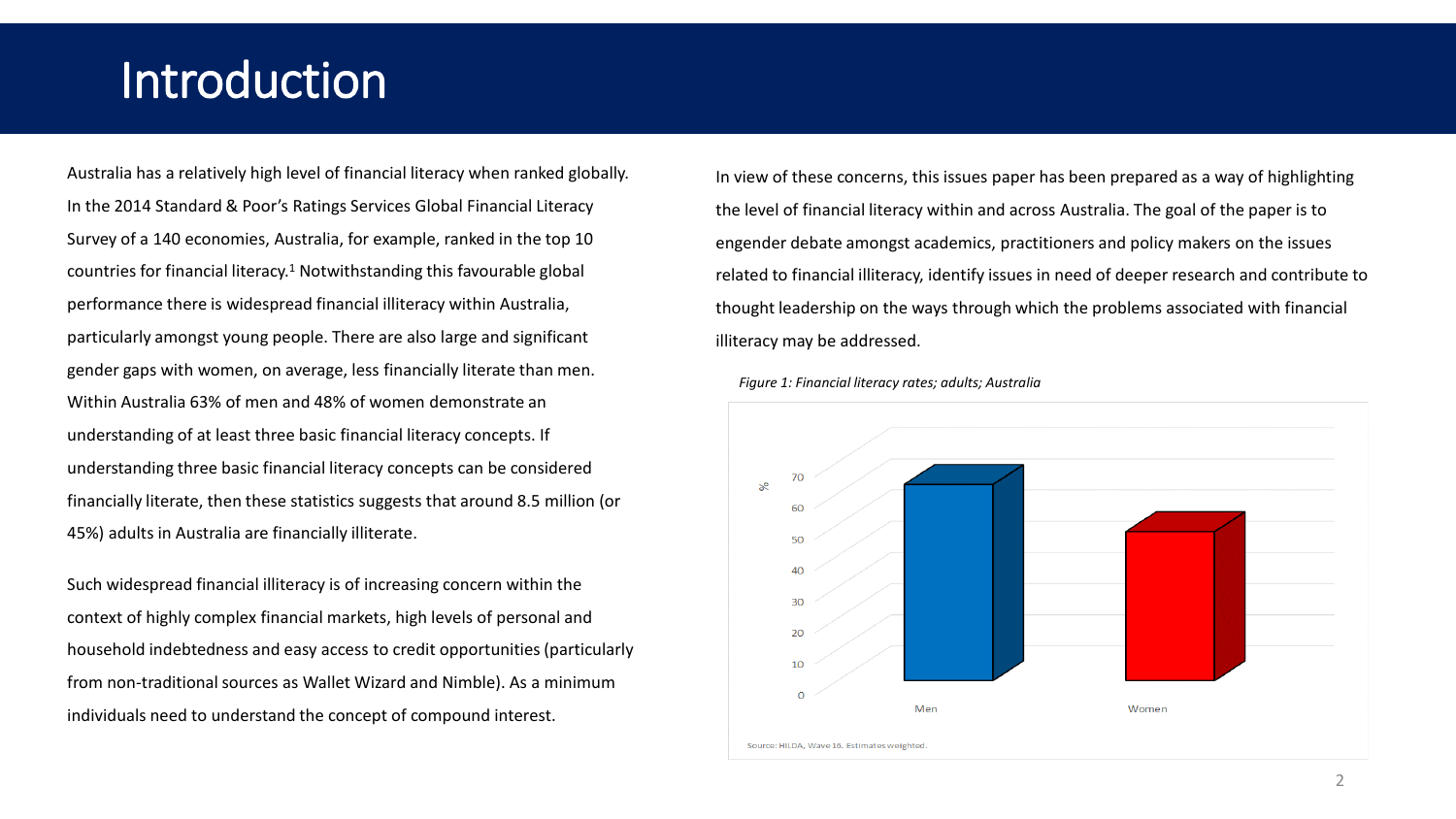# The HILDA data and the measurement of financial literacy

The analysis reported in this paper is primarily based on data gathered in 2016 via the Household, Income and Labour Dynamics in Australia (HILDA) survey. HILDA is a large, nationally representative, longitudinal survey of households. All individuals aged 15 or more within sample households are interviewed and detailed information is gathered on a range of socioeconomic characteristics, including information on wealth and financial decision making. In 2016 the HILDA survey also included a series of questions testing knowledge of basic financial literacy concepts. These data provide important insights into the financial literacy of Australians and are especially valuable on account of the nationally representative nature of the survey.

There are a number of ways of measuring financial literacy. A common approach is to define a person as financially literate if they can correctly answer three questions (commonly known as the Big-3) testing knowledge related to three key financial literacy concepts. These include: (a) an understanding of interest rates, especially compound interest; (b) an understanding of inflation; and (c) an understanding of diversification.

The actual number and complexity of the financial literacy questions included in various surveys differs depending on the focus and length of the survey. As HILDA is a large and detailed survey, time only permitted the inclusion five financial literacy questions. The questions followed international best practice and were based on questions initially developed by Annamaria Lusardi and Olivia Mitchell.2 The five HILDA questions were as follows:

- Q1: Interest Rate: *"Suppose you put \$100 into a no-fee savings account with a guaranteed interest rate of 2% per year. You don't make any further payments into this account and you don't withdraw any money. How much would be in the account at the end of the first year, once the interest payment is made?"*
- Q2: Inflation: *"Imagine now that the interest rate on your savings account was 1% per year and inflation was 2% per year. After one year, would you be able to buy more than today, exactly the same as today, or less than today with the money in this account?"*
- Q3: Diversification: *"Buying shares in a single company usually provides a safer return than buying shares in a number of different companies*." [True, False]
- Q4: Risk: *"An investment with a high return is likely to be high risk."* [True, False]
- Q5: Money Illusion: *"Suppose that by the year 2020 your income has doubled, but the prices of all of the things you buy have also doubled. In 2020, will you be able to buy more than today, exactly the same as today, or less than today with your income?"*

Respondents also had the option of a "don't know" response or a "refuse to answer" response. 33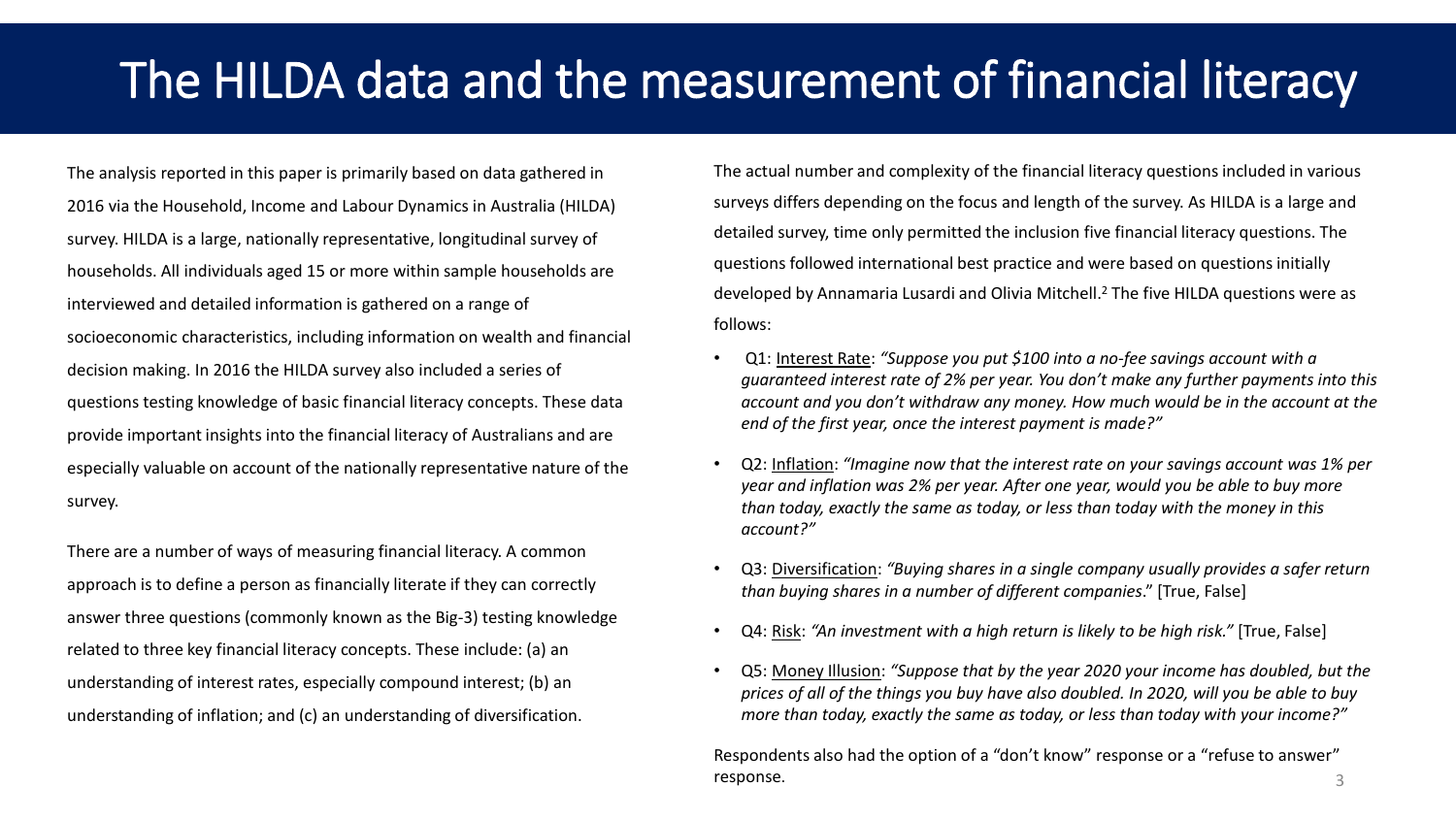## How financially literate are adult Australians?

When assessed using the Big-3 (questions 1-3 above) the HILDA estimates show that just over half of all adult Australians (55%) are financially literate. When disaggregated by sex it is apparent that there is a large gender gap in financial literacy. While two-third (63%) of Australian men are financially literate fewer than one in two (48%) of Australian women are financially literate (Figure 1).<sup>3</sup> The gender gap is highly significant in a statistical sense.

Figure 2 shows the variation in financial literacy across Australia's States and Territories. When benchmarked against the observed financial literacy rates in New South Wales (NSW) it would appear that the financial literacy rates of men and women are significantly higher in Western Australia (WA) and in the Australian Capital Territory (ACT). There are nevertheless, large and significant gender gaps in financial literacy within all States and Territories (the exception being the Northern Territory where the observed gender gap is not statistically significant).

![](_page_3_Figure_3.jpeg)

#### *Figure 2: Financial literacy rates; adults; Australian States and Territories*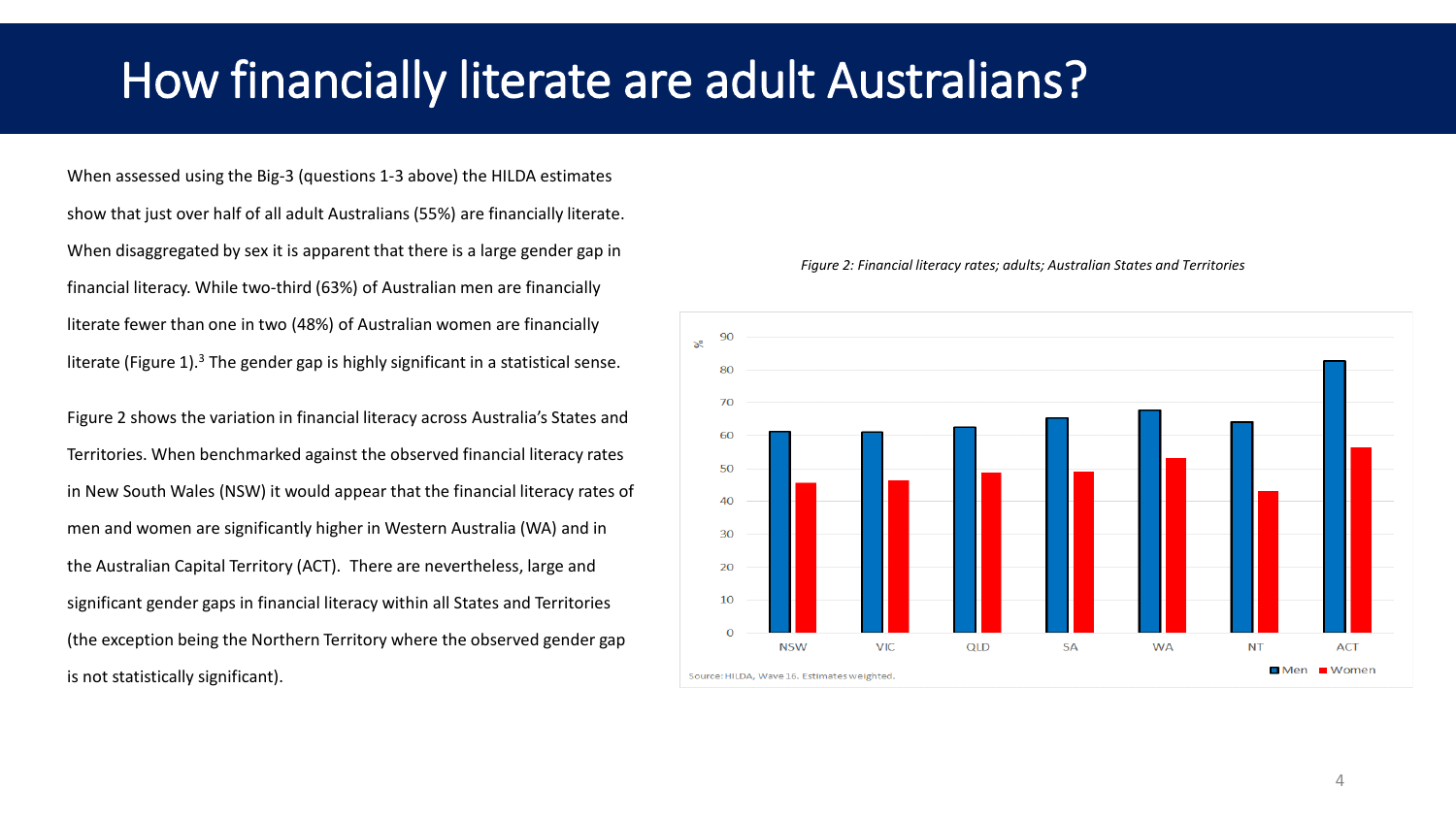![](_page_4_Figure_0.jpeg)

![](_page_4_Figure_1.jpeg)

Financial literacy not only varies by sex, it also varies by age and has an inverse U-Shape; i.e. is at its lowest amongst young people, rises over the life course and then declines in older age (Figure 3). Such a pattern is found in most countries and Australia is no different in this respect. Within Australia the turning point is around 50 years of age.3 The declining financial literacy rates in older ages relates, in part, to cognition effects.

There are also significant differences in financial literacy when disaggregated by socioeconomic characteristics such as birthplace, marital status, education and employment (see Table 1). Women, for example, who are migrants from a non-English speaking background country have a financial literacy rate of 40.5%; this compares to 49.1% for Australian born women. Similarly, women whose highest level of education was Year12 or less have a financial literacy rate of 38.3% while the rate for tertiary qualified women is 65.2%.

|                                    |                |                         |                           | Migrant from a                        |                                         |                              |                 |                                |
|------------------------------------|----------------|-------------------------|---------------------------|---------------------------------------|-----------------------------------------|------------------------------|-----------------|--------------------------------|
|                                    | <b>Married</b> | <b>Never</b><br>married | <b>Australian</b><br>born | non-English<br>speaking<br>background | <b>High</b><br>School or<br><b>less</b> | <b>Tertiary</b><br>qualified | <b>Employed</b> | Not in the<br>labour<br>market |
| <b>Men</b>                         | 69.1%          | 50.0%                   | 63.5%                     | 55.4%                                 | 48.2%                                   | 81.8%                        | 65.7%           | 58.5%                          |
| <b>Women</b>                       | 53.8%          | 34.9%                   | 49.1%                     | 40.5%                                 | 38.3%                                   | 65.2%                        | 51.9%           | 42.5%                          |
| Difference:<br>Men-Women (%-point) | 15.3           | 15.0                    | 14.4                      | 15.0                                  | 9.9                                     | 16.6                         | 13.9            | 16.0                           |

*Table 1: Financial literacy rates by select characteristics*

*Source:* HILDA.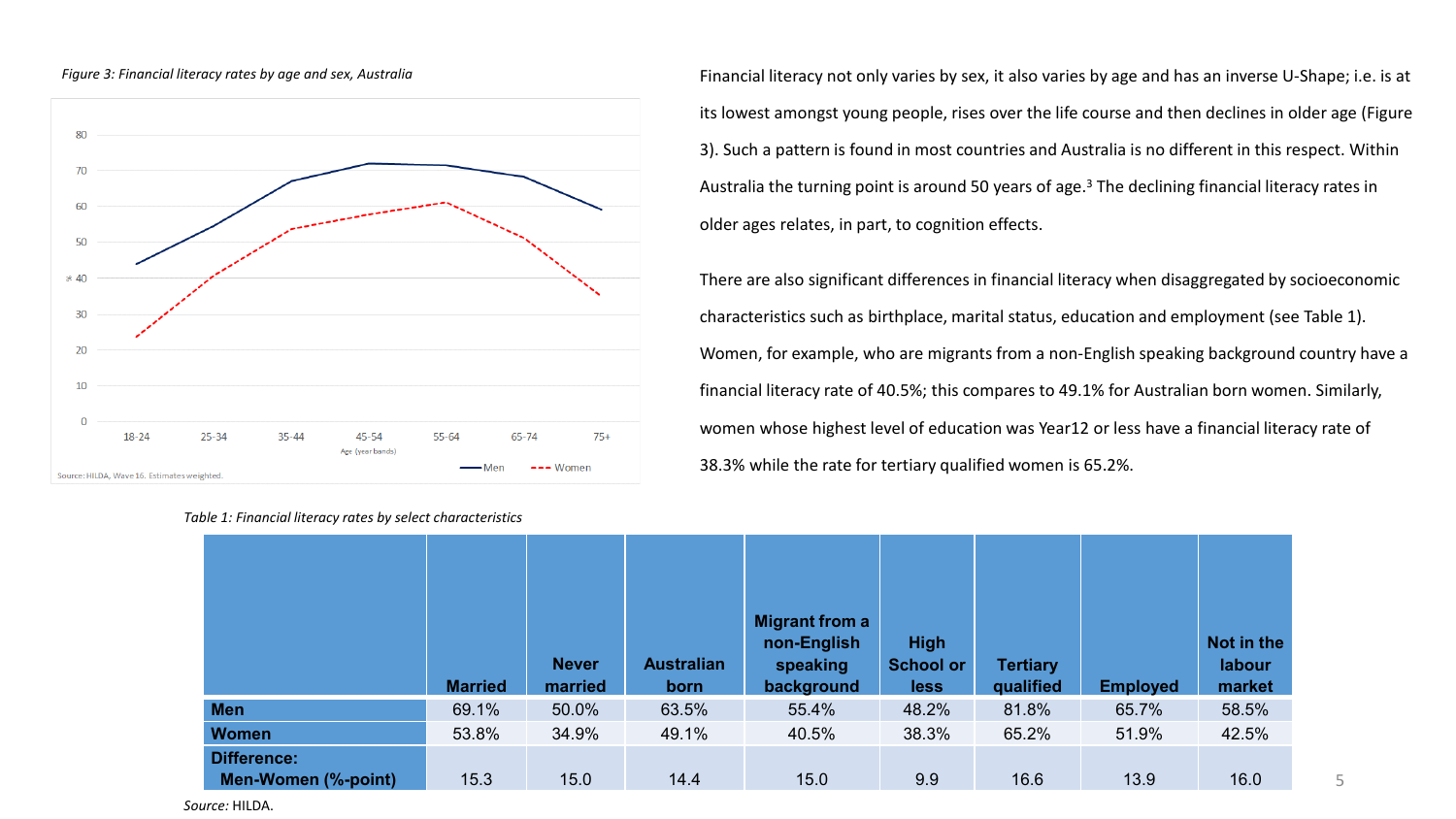# Does being financially literate matter?

Empirical research shows that financial literacy is important determinant of, and correlate with, a range of outcomes including wealth accumulation and planning for retirement, superannuation savings, and women's economic empowerment and domestic violence.4 Figure 4 and 5 describes select characteristics of adult men and women in Australia disaggregated by whether or not they are financially literate. The purpose of the exercise is to show that financial literacy correlates with important outcomes such as savings and satisfaction with ones financial situation (an important predictor of well-being).

The first two columns in Figure 4 shows that around 80% of men and women who are financially literate are able to easily raise \$3,000 in an emergency. This compares to 60% for men and women who are not financially literate. The second set of estimates pertain to 'satisfaction with financial situation'. Here we can see that around 40% of men and women who are financially literate consider themselves to be very satisfied with their financial situation. A significantly smaller share of financially illiterate men and women consider themselves to be very satisfied with their financial situation.

*Figure 4: Financial literacy by select characteristics*

![](_page_5_Figure_4.jpeg)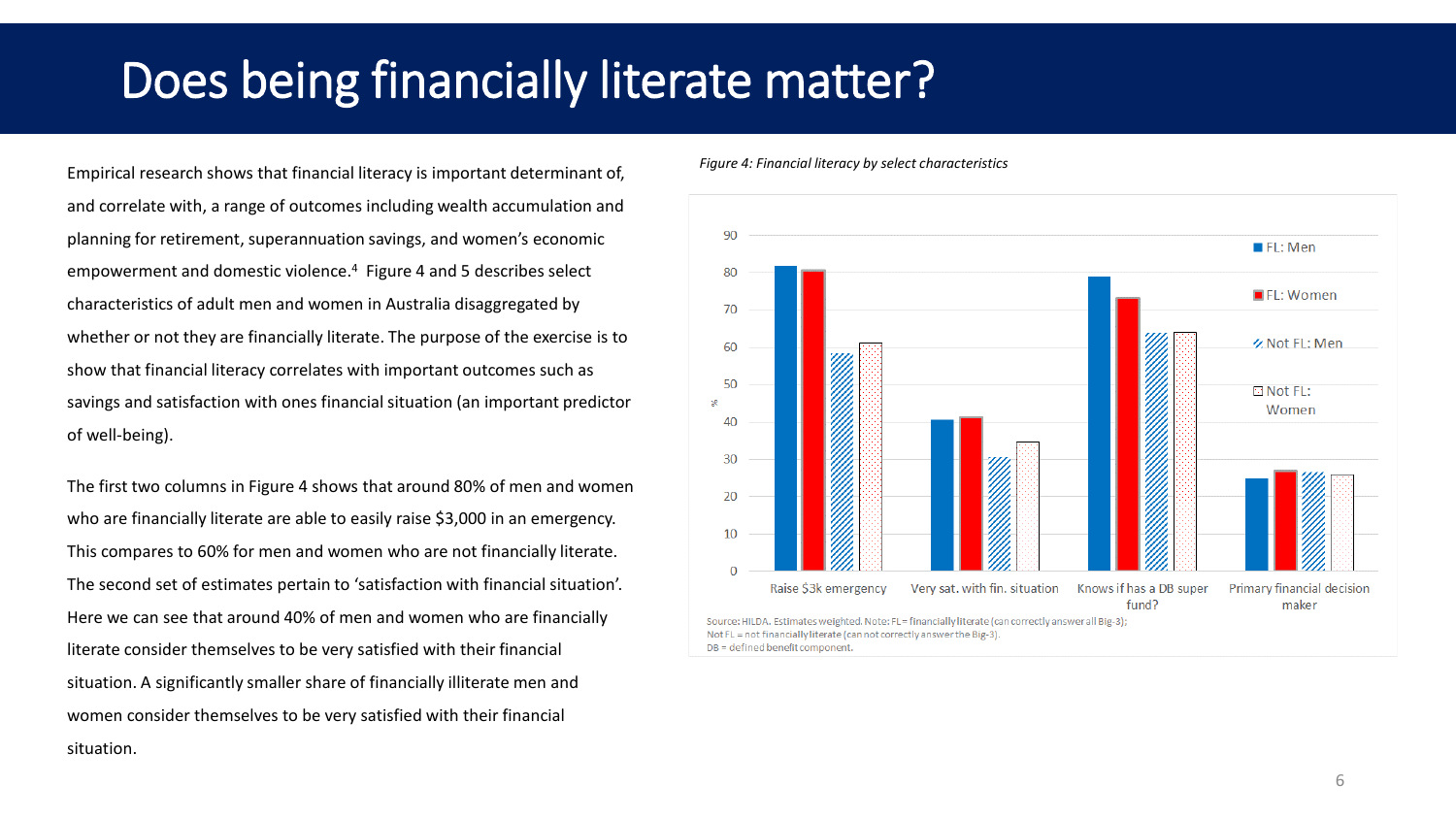In the third set of estimates in Figure 4 the focus is on the type of superannuation account that the respondent has. Australia is one of the few countries in the world that requires employers to make a compulsory contribution into a retirement savings account (known as a superannuation fund in Australia). The arrangement has led to widespread superannuation coverage, however, a large portion of those with superannuation do not understand how superannuation works. The 2018 HILDA survey included a special module on wealth and superannuation savings. Respondents with a superannuation account were asked about the type of superannuation account they had (i.e. whether or not they had a defined benefit (DB) component) and also asked about the balance in their account. An analysis of the responses for adult non-retirees (aged 20-64) shows that only 79% and 73% of financially literate males and females, respectively, knew whether or not they had a DB component. The corresponding shares amongst financially illiterate non-retirees was 64% and 60%, respectively. Financially illiterate males and females were also more likely to state that they did not know the balance in their superannuation account.

Figure 5 summarises the mean superannuation balance (savings) disaggregated by financial literacy knowledge. As may be seen, men and women who are financially literate have significantly higher superannuation balances. It is, of course, entirely possible that having higher superannuation balances incentivises individuals to become more financially literate. In other words, while there is a correlation, without deeper analysis we are unable to state whether or not there is a causation (ie. financial literacy leads to higher superannuation savings).5

*Figure 5: Financial literacy and superannuation balances, 2018*

![](_page_6_Figure_3.jpeg)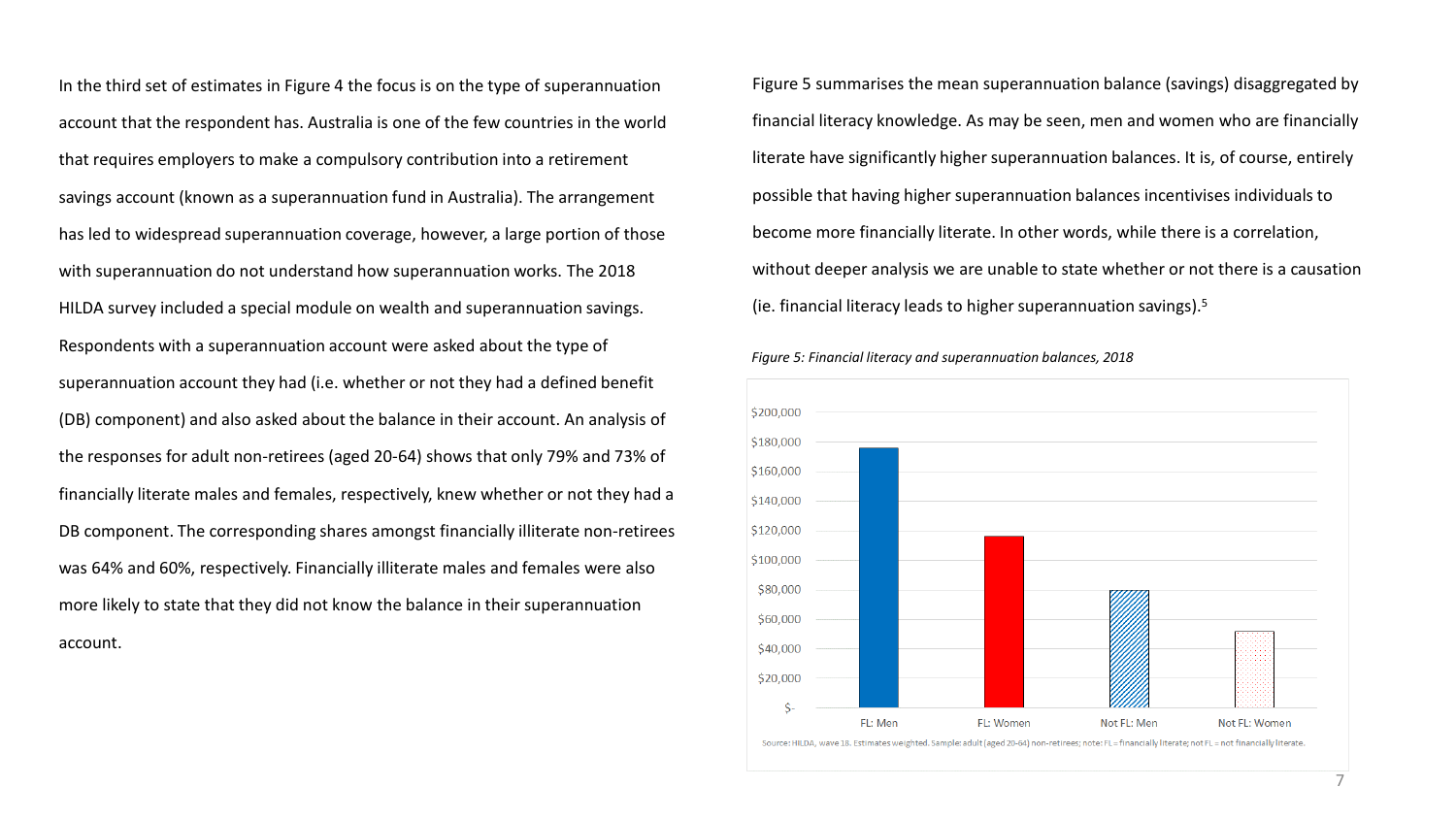# How financially literate are teenagers?

Figure 6 shows the extent of financial illiteracy amongst teenagers (aged 15-17) in Australia (comparisons are also made with adults). There are no statistically significant differences in the financial literacy rates of teenage males and females across Australia's States and Territories. In 2016 only 28% of teenage males and 15% of teenage females were able to correctly answer all of the Big-3 financial literacy questions. This is significantly less than the mean share for adults (the non-patterned bars). There is also a large gender gap. The low level of financial literacy amongst young people is particularly concerning given the range of financial decisions that young people are increasingly required to make, including decisions about investing in education, saving, credit cards etc.

It is clear from the above that the observed gender gap in financial literacy in adulthood stems from gender gaps in financial literacy that have emerged during the teen and pre-teen years. Interventions to increase the financial literacy of young people could, therefore, be expected to raise the financial literacy of people in adulthood. Understanding the determinants of financial literacy amongst young people is, therefore, an important research priority. Studies that have and are investigating this suggests that there is an important household transmission effect, particularly between mothers and daughters.<sup>6</sup>

![](_page_7_Figure_3.jpeg)

*Figure 6: Financial literacy rates; teenagers and adults*